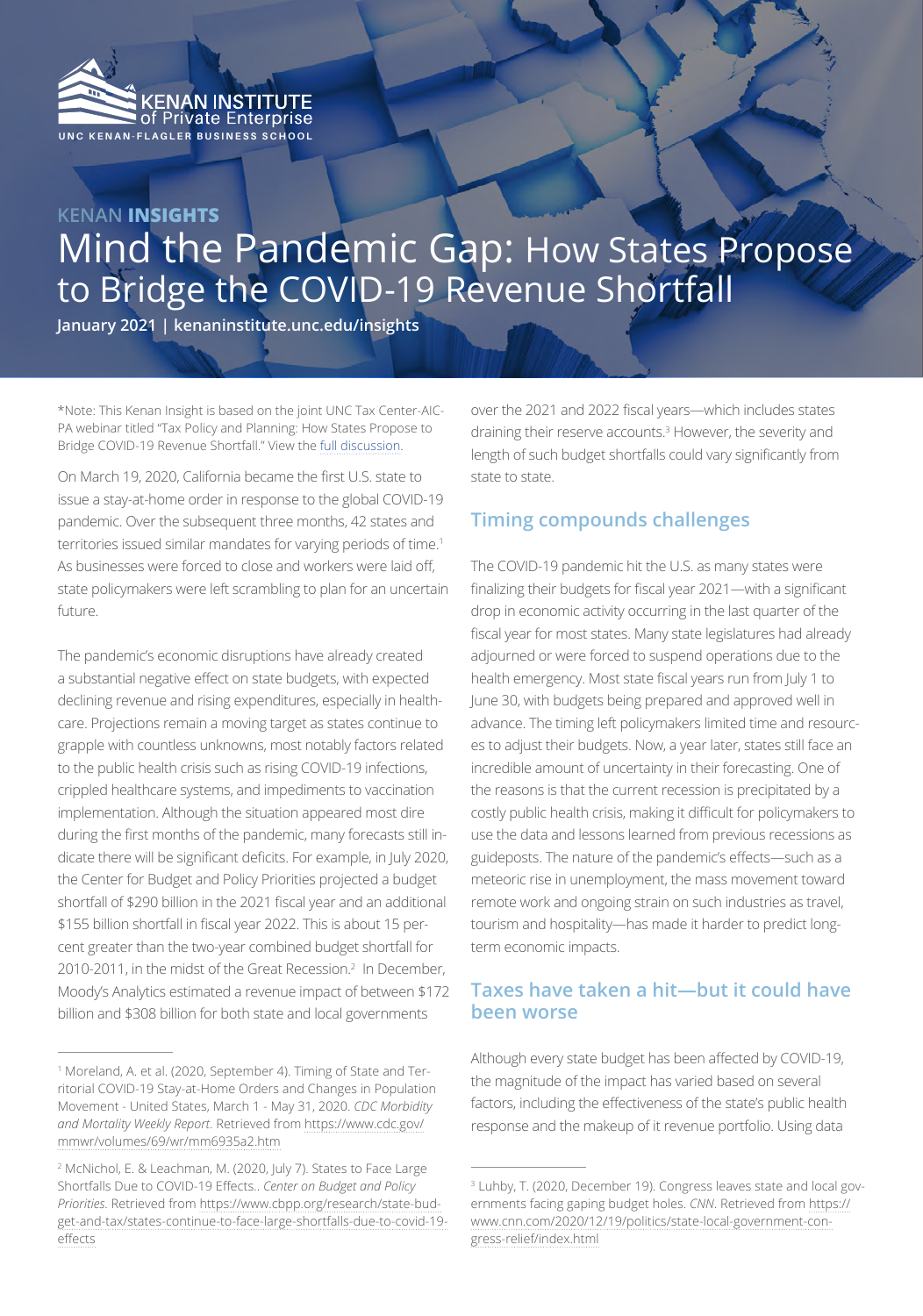from the 2017 fiscal year, the Urban-Brookings Tax Policy Center found the breakdown of state government general revenue to be the following 4:

| Intergovernmental Transfers | 333%    |
|-----------------------------|---------|
| Sales Tax                   | 231%    |
| Charges & Miscellaneous     | 188%    |
| Individual Income Taxes     | 178%    |
| Other Taxes                 | 47%     |
| Corporate Income Taxes      | $2.3\%$ |

Taxes account for about half of state revenues. According to an analysis by the Tax Foundation using U.S. census data, in the final quarter of fiscal year 2020 revenues were 29 percent lower than they were in the same quarter the previous year. Overall, there was a 5.5 percent decline in annual collections.5 However, the impact to states' tax revenues varied greatly depending on their sources of revenue.

Some revenue sources, like sales tax, did not decline as precipitously as expected. Although the initial shutdown caused large losses in sales tax revenues in April and May 2020, the summer saw a sharp recovery as states began to reopen. Many state and local governments actually ended up seeing positive rates. One reason many states did not bear the full brunt of sales tax shortfalls is due to the implementation of economic nexus laws over the last several years. Economic nexus allows states to tax remote sales. Prior to economic nexus, states only required sales tax from businesses with a physical presence in the state. In 2018, the Supreme Court ruled in favor of South Dakota in South Dakota v. Wayfair, allowing states to tax sales based on a business' level of economic activity within the state, including sales revenue, transaction volume or a combination of both. This new threshold became particularly useful during the pandemic as consumers moved away from purchasing from brick-and-mortar stores to online shopping.

Personal income tax revenue, although down, was not hit as significantly as it was during the Great Recession. There are a few reasons for this. First, income tax filing dates were delayed in many states, resulting in 2020 fiscal year losses being carried over to fiscal year 2021. Second, the federal government helped bolster income tax revenue through increased unemployment benefits and programs like the Payroll Paycheck Protection program (PPP) to help keep small businesses open (and their employees working). Third, most of the employment loss was among lower-wage jobs, which is not the primary base for income taxes. As the recession lingers and businesses struggle to survive, there may be an uptick in unemployment, causing states to experience increased income revenue loss in the next several fiscal years. Finally, corporate income tax, although a smaller part of base state revenue, saw more significant declines.

#### **State Tax Revenue Performance, FY 2019 vs. 2020** *Revenue Changes for Full Fiscal Years and for the Final Quarter of Each Fiscal Year*

| Tax Type                     | Year-over-Year | Quarter-over-Quarter |
|------------------------------|----------------|----------------------|
| Individual Income Taxes      | $-10.1%$       | $-38.7%$             |
| Corporate Income Taxes       | $-17.5%$       | $-50.9%$             |
| <b>General Sales Taxes</b>   | $-0.3%$        | $-17.3%$             |
| <b>State Property Taxes</b>  | 2.0%           | $-2.5%$              |
| Other Taxes                  | $-2.6%$        | $-18.8%$             |
| <b>Total Tax Collections</b> | $-5.5%$        | $-29.0%$             |

Sources: U.S. Census Bureau; Tax Foundation calculations. Retrieved from https://taxfoundation.org/state-tax-revenues-beat-expecations-fy-2020/

## **Tax policies individual taxpayers and businesses might expect in 2021**

Typically, increases for major taxes like sales and income are not the primary way states deal with budget deficits. Rather, they tend to first employ budget cuts and then tap into federal stimulus funds. Spending down rainy-day funds and increasing taxes are generally the last choices for rectifying state budget shortfalls.

One way state policymakers may try to raise revenues is to find ways to increase corporate taxes for companies performing increasingly well, especially during the pandemic. Two ways to do this would be to institute or increase corporate excess profits taxes, which allows to states to place a special tax on corporate income above a certain threshold; or expand corporate income taxes to include foreign-source income.

<sup>4</sup> "Intergovernmental transfers" primarily refers to money transferred from the federal to state government—largely for public welfare programs like Medicaid. "Charges and miscellaneous" includes tuition to public universities, highway tolls and payments to public hospitals. "Other taxes" includes license fees, estate taxes and any tax not included in sales and use, individual income or corporate income taxes. See Tax Policy Center. (2020, May). *Tax Policy Center Briefing Books: The State of State (and Local) Tax Policy*. Retrieved from [https://www.taxpolicycenter.org/briefing-book/what-are-sources-rev](https://www.taxpolicycenter.org/briefing-book/what-are-sources-revenue-state-governments)[enue-state-governments](https://www.taxpolicycenter.org/briefing-book/what-are-sources-revenue-state-governments)

<sup>5</sup> Walczak, J. (2020, September 18). New Census Data Shows States Beat Revenue Expectations in FY 2020. The Tax Foundation. Retrieved from [https://taxfoundation.org/state-tax-revenues-beat-ex](https://taxfoundation.org/state-tax-revenues-beat-expecations-fy-2020/#:~:text=Income%20tax%20revenues%20in%20the,10.1%20and%2017.5%20percent%2C%20respectively)[pecations-fy-2020/#:~:text=Income%20tax%20revenues%20in%20](https://taxfoundation.org/state-tax-revenues-beat-expecations-fy-2020/#:~:text=Income%20tax%20revenues%20in%20the,10.1%20and%2017.5%20percent%2C%20respectively) [the,10.1%20and%2017.5%20percent%2C%20respectively](https://taxfoundation.org/state-tax-revenues-beat-expecations-fy-2020/#:~:text=Income%20tax%20revenues%20in%20the,10.1%20and%2017.5%20percent%2C%20respectively)